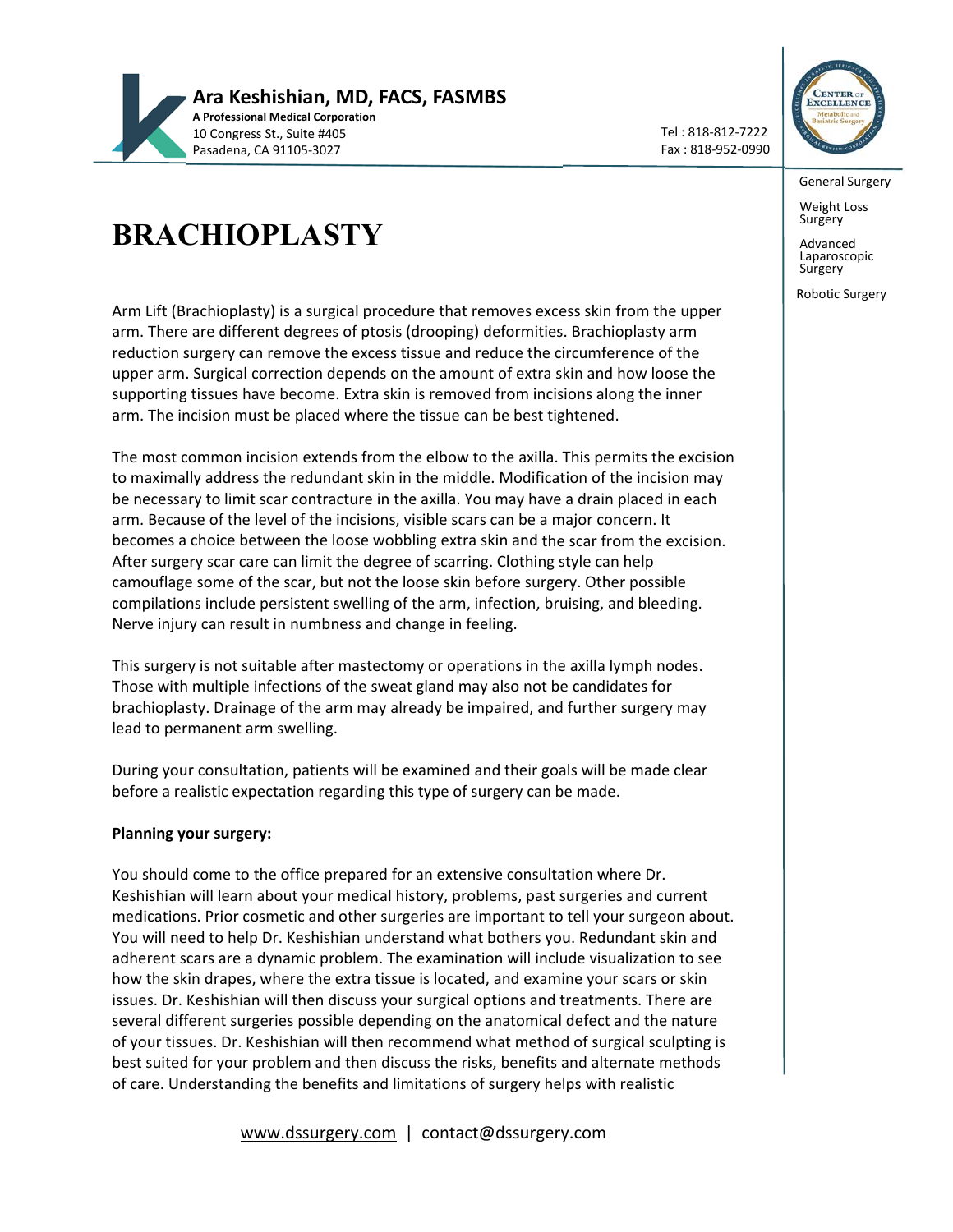expectations.

The office examination permits an appropriate examination of the problem. At the time of your evaluation copies of the following can help us better understand your needs. Your surgeon may ask for additional tests prior to surgery.

- Prior operative reports
- Actual x-ray films (not just the doctor's office notes reports)
- Laboratory results
- Photographs before surgery

## **How to prepare for this procedure:**

Once which type of surgery will provide the best and most realistic outcome Dr. Keshishian will give you specific instructions to prepare for surgery but here are some general guidelines:

- Avoid aspirin, any aspirin containing medication or any other non‐steroidal anti‐ inflammatories (NSAID), such as Motrin© or Advil©, and homeopathic remedies for 10 days prior to treatment. Because aspirin thins the blood, it can interfere with normal blood clotting and increase the risk of bleeding and bruising.
- Smoking inhibits the healing process, so stop smoking at least 6 weeks before your procedure and if you start again, make sure it is after you are completely healed.
- Avoid drinking alcohol a few days before your surgery.
- Make sure to follow any fasting instructions the night before and morning of your surgery. Your doctor may insist on an empty stomach depending on the type of anesthesia.
- Make sure that you arrange for someone to bring you home and to help you out for at least 24 hours after surgery.
- Be sure to raise any questions or concerns that you may have about the safety of the procedure during your consultation.

## **Recovery:**

Recovery takes one to two weeks, depending on what how extensive the procedure. Return to work depends on the activity needed on the job but is often about 2 weeks. The dressing may be extensive with elastic support to protect the incisions after surgery. It is imperative do diligent wound care to prevent complications. Limiting lifting is important. Elevation with pillows increases comfort. It can take 6 months or more to see how the scars will evolve.

Although everyone heals at a different rate, you can expect that your recovery will follow

www.dssurgery.com | contact@dssurgery.com